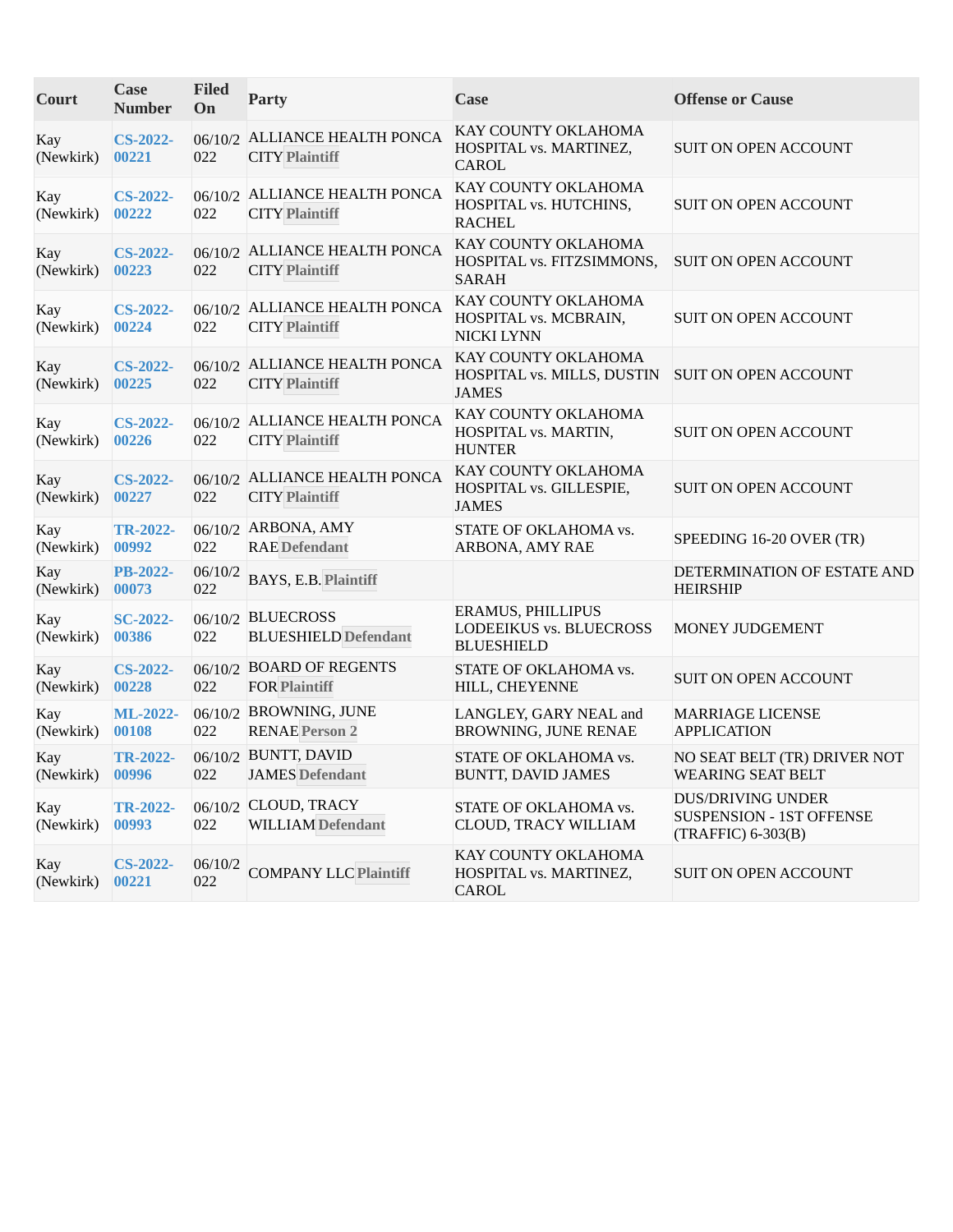| Court            | Case<br><b>Number</b>    | <b>Filed</b><br>On | Party                                            | Case                                                     | <b>Offense or Cause</b>                       |
|------------------|--------------------------|--------------------|--------------------------------------------------|----------------------------------------------------------|-----------------------------------------------|
| Kay<br>(Newkirk) | <b>CS-2022-</b><br>00222 | 06/10/20<br>22     | <b>COMPANY LLC Plaintiff</b>                     | KAY COUNTY OKLAHOMA HOSPITAL<br>vs. HUTCHINS, RACHEL     | <b>SUIT ON OPEN ACCOUNT</b>                   |
| Kay<br>(Newkirk) | $CS-2022-$<br>00223      | 06/10/20<br>22     | <b>COMPANY LLC Plaintif</b>                      | KAY COUNTY OKLAHOMA HOSPITAL<br>vs. FITZSIMMONS, SARAH   | <b>SUIT ON OPEN ACCOUNT</b>                   |
| Kay<br>(Newkirk) | <b>CS-2022-</b><br>00224 | 06/10/20<br>22     | <b>COMPANY LLC Plaintiff</b>                     | KAY COUNTY OKLAHOMA HOSPITAL<br>vs. MCBRAIN, NICKI LYNN  | <b>SUIT ON OPEN ACCOUNT</b>                   |
| Kay<br>(Newkirk) | <b>CS-2022-</b><br>00225 | 06/10/20<br>22     | <b>COMPANY LLC Plaintif</b>                      | KAY COUNTY OKLAHOMA HOSPITAL<br>vs. MILLS, DUSTIN JAMES  | <b>SUIT ON OPEN ACCOUNT</b>                   |
| Kay<br>(Newkirk) | $CS-2022-$<br>00226      | 06/10/20<br>22     | <b>COMPANY LLC Plaintiff</b>                     | KAY COUNTY OKLAHOMA HOSPITAL<br>vs. MARTIN, HUNTER       | <b>SUIT ON OPEN ACCOUNT</b>                   |
| Kay<br>(Newkirk) | $CS-2022-$<br>00227      | 06/10/20<br>22     | <b>COMPANY LLC Plaintif</b>                      | KAY COUNTY OKLAHOMA HOSPITAL<br>vs. GILLESPIE, JAMES     | <b>SUIT ON OPEN ACCOUNT</b>                   |
| Kay<br>(Newkirk) | <b>PB-2022-</b><br>00074 | 22                 | 06/10/20 CRUZAN, DICKEY<br><b>EARL Plaintiff</b> |                                                          | <b>ADMINISTRATION OF</b><br><b>ESTATE</b>     |
| Kay<br>(Newkirk) | ML-2022-<br>00109        | 22                 | 06/10/20 DAILY, WILLIAM<br><b>BRIAN</b> Person 1 | DAILY, WILLIAM BRIAN and FERRIS,<br><b>AUTUMN KAYLIE</b> | <b>MARRIAGE LICENSE</b><br><b>APPLICATION</b> |
| Kay<br>(Newkirk) | $CS-2022-$<br>00221      | 06/10/20<br>22     | <b>DBA Plaintiff</b>                             | KAY COUNTY OKLAHOMA HOSPITAL<br>vs. MARTINEZ, CAROL      | <b>SUIT ON OPEN ACCOUNT</b>                   |
| Kay<br>(Newkirk) | <b>CS-2022-</b><br>00222 | 06/10/20<br>22     | <b>DBA Plaintiff</b>                             | KAY COUNTY OKLAHOMA HOSPITAL<br>vs. HUTCHINS, RACHEL     | <b>SUIT ON OPEN ACCOUNT</b>                   |
| Kay<br>(Newkirk) | $CS-2022-$<br>00223      | 06/10/20<br>22     | <b>DBA Plaintiff</b>                             | KAY COUNTY OKLAHOMA HOSPITAL<br>vs. FITZSIMMONS, SARAH   | <b>SUIT ON OPEN ACCOUNT</b>                   |
| Kay<br>(Newkirk) | $CS-2022-$<br>00224      | 06/10/20<br>22     | <b>DBA</b> Plaintiff                             | KAY COUNTY OKLAHOMA HOSPITAL<br>vs. MCBRAIN, NICKI LYNN  | <b>SUIT ON OPEN ACCOUNT</b>                   |
| Kay<br>(Newkirk) | <b>CS-2022-</b><br>00225 | 06/10/20<br>22     | <b>DBA Plaintiff</b>                             | KAY COUNTY OKLAHOMA HOSPITAL<br>vs. MILLS, DUSTIN JAMES  | <b>SUIT ON OPEN ACCOUNT</b>                   |
| Kay<br>(Newkirk) | <b>CS-2022-</b><br>00226 | 06/10/20<br>22     | <b>DBA</b> Plaintiff                             | KAY COUNTY OKLAHOMA HOSPITAL<br>vs. MARTIN, HUNTER       | <b>SUIT ON OPEN ACCOUNT</b>                   |
| Kay<br>(Newkirk) | $CS-2022-$<br>00227      | 06/10/20<br>22     | <b>DBA Plaintiff</b>                             | KAY COUNTY OKLAHOMA HOSPITAL<br>vs. GILLESPIE, JAMES     | <b>SUIT ON OPEN ACCOUNT</b>                   |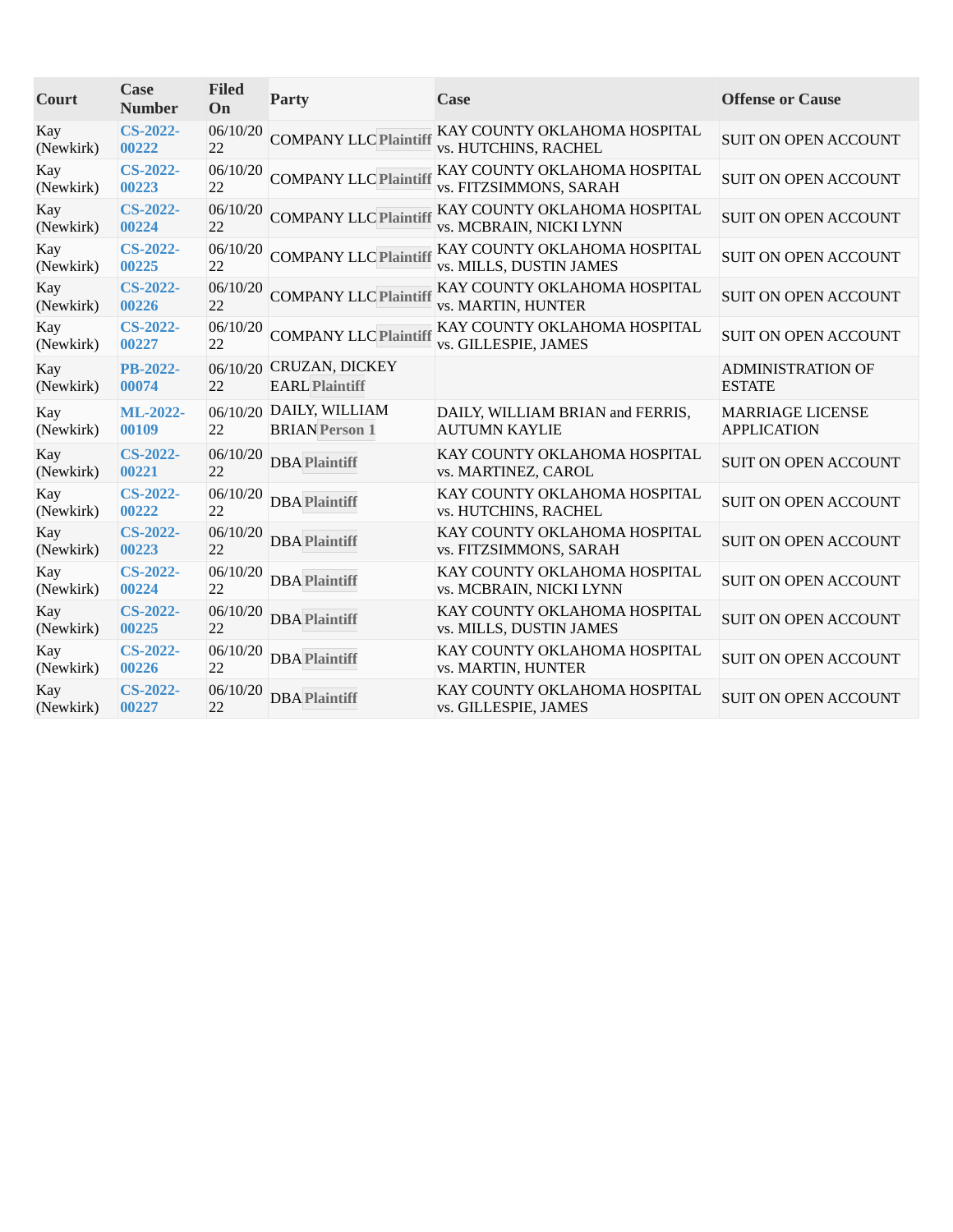| Court            | Case<br><b>Number</b>    | <b>Filed</b><br>On | <b>Party</b>                                     | Case                                                             | <b>Offense or Cause</b>         |
|------------------|--------------------------|--------------------|--------------------------------------------------|------------------------------------------------------------------|---------------------------------|
| Kay              | <b>TR-2022-</b>          | 06/10/2            | DOWELL, ROBERT                                   | STATE OF OKLAHOMA vs.                                            | SPEEDING 16-20 OVER (TR)        |
| (Newkirk)        | 00994                    | 022                | <b>WESLEY</b> Defendant                          | DOWELL, ROBERT WESLEY                                            |                                 |
| Kay              | <b>TR-2022-</b>          | 06/10/2            | DUGGER, JAMES                                    | STATE OF OKLAHOMA vs.                                            | NO SEAT BELT (TR) DRIVER        |
| (Newkirk)        | 00997                    | 022                | <b>EDWARD Defendant</b>                          | DUGGER, JAMES EDWARD                                             | NOT WEARING SEAT BELT           |
| Kay              | <b>TR-2022-</b>          | 06/10/2            | DUNAGAN, SHANE                                   | STATE OF OKLAHOMA vs.                                            | NO SEAT BELT (TR) DRIVER        |
| (Newkirk)        | 00998                    | 022                | <b>LEWIS Defendant</b>                           | DUNAGAN, SHANE LEWIS                                             | NOT WEARING SEAT BELT           |
| Kay              | <b>SC-2022-</b>          | 06/10/2            | <b>ERAMUS, PHILLIPUS</b>                         | ERAMUS, PHILLIPUS LODEEIKUS                                      | MONEY JUDGEMENT                 |
| (Newkirk)        | 00386                    | 022                | <b>LODEEIKUS Plaintiff</b>                       | <b>vs. BLUECROSS BLUESHIELD</b>                                  |                                 |
| Kay<br>(Newkirk) | CJ-2022-<br>00083        | 06/10/2<br>022     | <b>EX REL Defendant</b>                          | PENNYMAC LOAN SERVICES<br>LLC vs. SHUART, LYDIA ANN              | <b>FORECLOSURE</b>              |
| Kay<br>(Newkirk) | <b>CS-2022-</b><br>00228 | 06/10/2<br>022     | <b>EX REL Plaintiff</b>                          | STATE OF OKLAHOMA vs. HILL,<br><b>CHEYENNE</b>                   | <b>SUIT ON OPEN ACCOUNT</b>     |
| Kay              | ML-2022-                 | 06/10/2            | FERRIS, AUTUMN                                   | DAILY, WILLIAM BRIAN and                                         | <b>MARRIAGE LICENSE</b>         |
| (Newkirk)        | 00109                    | 022                | <b>KAYLIE Person 2</b>                           | FERRIS, AUTUMN KAYLIE                                            | <b>APPLICATION</b>              |
| Kay<br>(Newkirk) | <b>CS-2022-</b><br>00223 | 06/10/2<br>022     | FITZSIMMONS,<br><b>SARAH</b> Defendant           | KAY COUNTY OKLAHOMA<br>HOSPITAL vs. FITZSIMMONS,<br><b>SARAH</b> | <b>SUIT ON OPEN ACCOUNT</b>     |
| Kay<br>(Newkirk) | <b>CS-2022-</b><br>00223 | 022                | 06/10/2 FITZSIMMONS,<br><b>TRISTAN Defendant</b> | KAY COUNTY OKLAHOMA<br>HOSPITAL vs. FITZSIMMONS,<br><b>SARAH</b> | <b>SUIT ON OPEN ACCOUNT</b>     |
| Kay              | <b>CS-2022-</b>          | 06/10/2            | GILLESPIE,                                       | KAY COUNTY OKLAHOMA                                              | <b>SUIT ON OPEN ACCOUNT</b>     |
| (Newkirk)        | 00227                    | 022                | <b>JAMES</b> Defendant                           | HOSPITAL vs. GILLESPIE, JAMES                                    |                                 |
| Kay              | <b>CM-2022-</b>          | 06/10/2            | <b>GOAD, JAMES</b>                               | STATE OF OKLAHOMA vs. GOAD,                                      | DUI (OHP/SHF) (MIS)             |
| (Newkirk)        | 00197                    | 022                | <b>LEE</b> Defendant                             | <b>JAMES LEE</b>                                                 |                                 |
| Kay              | <b>DTR-2022-</b>         | 06/10/2            | <b>GOAD, JAMES</b>                               | STATE OF OKLAHOMA vs. GOAD,                                      | <b>INATTENTIVE DRIVING (TR)</b> |
| (Newkirk)        | 00086                    | 022                | <b>LEE</b> Defendant                             | <b>JAMES LEE</b>                                                 |                                 |
| Kay              | <b>TR-2022-</b>          | 06/10/2            | HIGHTOWER, MATTHEW                               | STATE OF OKLAHOMA vs.                                            | NO SEAT BELT (TR) DRIVER        |
| (Newkirk)        | 00999                    | 022                | <b>WADE</b> Defendant                            | HIGHTOWER, MATTHEW WADE                                          | NOT WEARING SEAT BELT           |
| Kay<br>(Newkirk) | <b>CS-2022-</b><br>00228 | 06/10/2<br>022     | HILL, CHEYENNE Defendant                         | STATE OF OKLAHOMA vs. HILL,<br><b>CHEYENNE</b>                   | <b>SUIT ON OPEN ACCOUNT</b>     |
| Kay<br>(Newkirk) | <b>CS-2022-</b><br>00222 | 06/10/2<br>022     | HUTCHINS,<br><b>RACHEL Defendant</b>             | KAY COUNTY OKLAHOMA<br>HOSPITAL vs. HUTCHINS,<br><b>RACHEL</b>   | <b>SUIT ON OPEN ACCOUNT</b>     |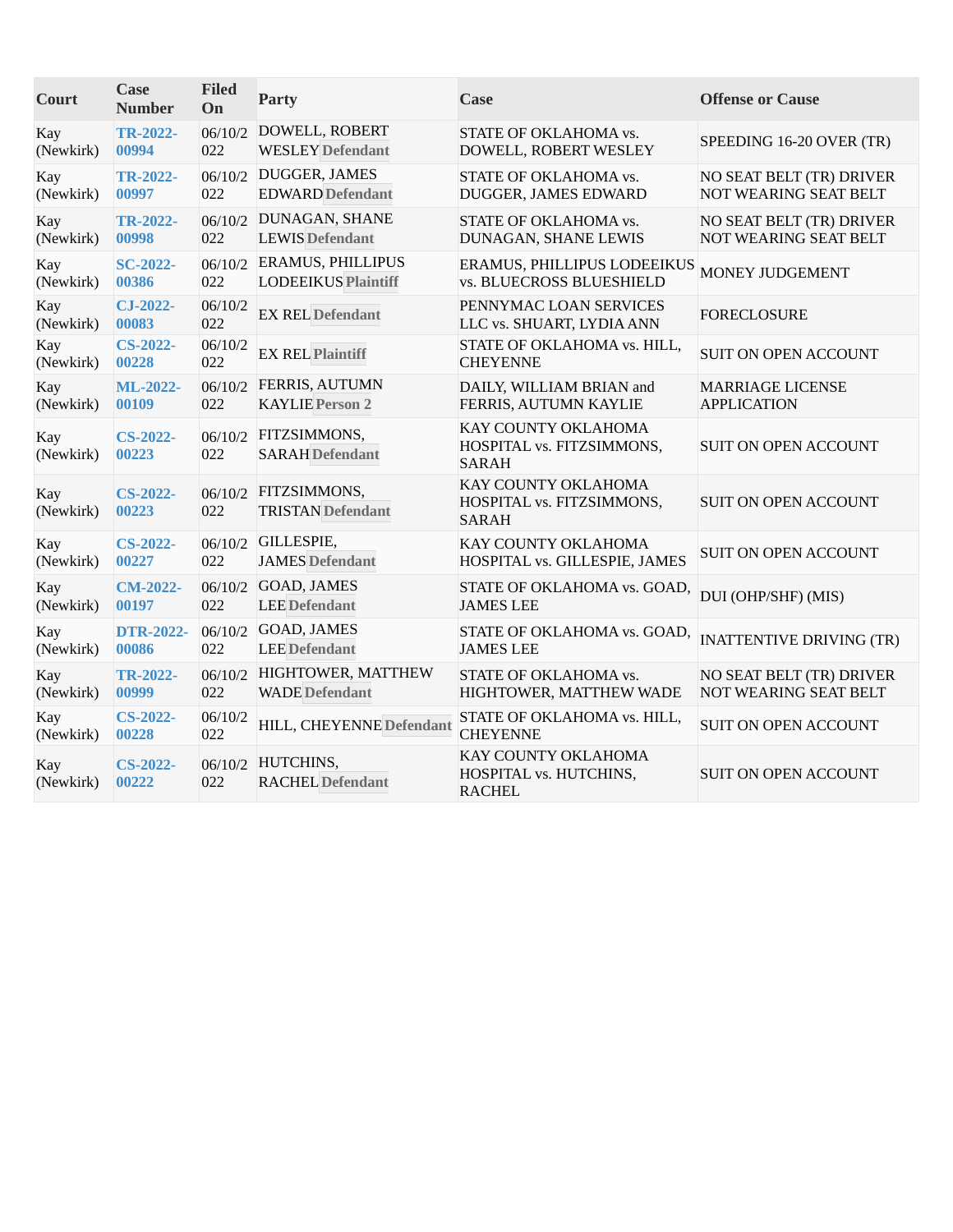| Court            | <b>Case</b><br><b>Number</b> | <b>Filed</b><br>On | <b>Party</b>                                             | Case                                                              | <b>Offense or Cause</b>                             |
|------------------|------------------------------|--------------------|----------------------------------------------------------|-------------------------------------------------------------------|-----------------------------------------------------|
| Kay<br>(Newkirk) | $CJ-2022-$<br>00083          | 06/10/2<br>022     | <b>IF MARRIED Defendant</b>                              | PENNYMAC LOAN SERVICES<br>LLC vs. SHUART, LYDIA ANN               | <b>FORECLOSURE</b>                                  |
| Kay<br>(Newkirk) | <b>WL-2022-</b><br>00001     | 06/10/2<br>022     | JOHNSON, SAVON<br>NIKHOLAS Defendant                     | STATE OF OKLAHOMA vs.<br>JOHNSON, SAVON NIKHOLAS                  | <b>FISHING WITHOUT A</b><br>LICENSE (RESIDENT) (WL) |
| Kay<br>(Newkirk) | <b>CS-2022-</b><br>00221     | 022                | 06/10/2 KAY COUNTY OKLAHOMA<br><b>HOSPITAL Plaintiff</b> | KAY COUNTY OKLAHOMA<br>HOSPITAL vs. MARTINEZ,<br>CAROL            | <b>SUIT ON OPEN ACCOUNT</b>                         |
| Kay<br>(Newkirk) | <b>CS-2022-</b><br>00222     | 06/10/2<br>022     | KAY COUNTY OKLAHOMA<br><b>HOSPITAL Plaintiff</b>         | KAY COUNTY OKLAHOMA<br>HOSPITAL vs. HUTCHINS,<br><b>RACHEL</b>    | <b>SUIT ON OPEN ACCOUNT</b>                         |
| Kay<br>(Newkirk) | <b>CS-2022-</b><br>00223     | 022                | 06/10/2 KAY COUNTY OKLAHOMA<br><b>HOSPITAL Plaintiff</b> | KAY COUNTY OKLAHOMA<br>HOSPITAL vs. FITZSIMMONS,<br><b>SARAH</b>  | <b>SUIT ON OPEN ACCOUNT</b>                         |
| Kay<br>(Newkirk) | <b>CS-2022-</b><br>00224     | 06/10/2<br>022     | KAY COUNTY OKLAHOMA<br><b>HOSPITAL Plaintiff</b>         | KAY COUNTY OKLAHOMA<br>HOSPITAL vs. MCBRAIN, NICKI<br><b>LYNN</b> | SUIT ON OPEN ACCOUNT                                |
| Kay<br>(Newkirk) | <b>CS-2022-</b><br>00225     | 022                | 06/10/2 KAY COUNTY OKLAHOMA<br><b>HOSPITAL Plaintiff</b> | KAY COUNTY OKLAHOMA<br>HOSPITAL vs. MILLS, DUSTIN<br><b>JAMES</b> | <b>SUIT ON OPEN ACCOUNT</b>                         |
| Kay<br>(Newkirk) | <b>CS-2022-</b><br>00226     | 022                | 06/10/2 KAY COUNTY OKLAHOMA<br><b>HOSPITAL Plaintiff</b> | KAY COUNTY OKLAHOMA<br>HOSPITAL vs. MARTIN, HUNTER                | SUIT ON OPEN ACCOUNT                                |
| Kay<br>(Newkirk) | <b>CS-2022-</b><br>00227     | 06/10/2<br>022     | KAY COUNTY OKLAHOMA<br><b>HOSPITAL Plaintiff</b>         | KAY COUNTY OKLAHOMA<br>HOSPITAL vs. GILLESPIE, JAMES              | <b>SUIT ON OPEN ACCOUNT</b>                         |
| Kay<br>(Newkirk) | ML-2022-<br>00108            | 022                | 06/10/2 LANGLEY, GARY<br><b>NEAL Person 1</b>            | LANGLEY, GARY NEAL and<br>BROWNING, JUNE RENAE                    | <b>MARRIAGE LICENSE</b><br><b>APPLICATION</b>       |
| Kay<br>(Newkirk) | <b>CS-2022-</b><br>00226     | 06/10/2<br>022     | <b>MARTIN, HUNTER Defendant</b>                          | KAY COUNTY OKLAHOMA<br>HOSPITAL vs. MARTIN, HUNTER                | SUIT ON OPEN ACCOUNT                                |
| Kay<br>(Newkirk) | <b>CS-2022-</b><br>00221     | 06/10/2<br>022     | MARTINEZ, CAROL Defendant HOSPITAL vs. MARTINEZ,         | KAY COUNTY OKLAHOMA<br><b>CAROL</b>                               | <b>SUIT ON OPEN ACCOUNT</b>                         |
| Kay<br>(Newkirk) | <b>CS-2022-</b><br>00224     | 022                | 06/10/2 MCBRAIN, NICKI<br><b>LYNN</b> Defendant          | KAY COUNTY OKLAHOMA<br>HOSPITAL vs. MCBRAIN, NICKI<br><b>LYNN</b> | <b>SUIT ON OPEN ACCOUNT</b>                         |
| Kay<br>(Newkirk) | <b>CM-2022-</b><br>00198     | 022                | 06/10/2 MCCALLICK, CACHE<br><b>THOMAS</b> Defendant      | STATE OF OKLAHOMA vs.<br>MCCALLICK, CACHE THOMAS                  | <b>DUI AGGRAVATED (PCPD)</b><br>(MIS)               |
| Kay<br>(Newkirk) | <b>TR-2022-</b><br>01000     | 022                | 06/10/2 MCRAE, MARK<br><b>ANTHONY Defendant</b>          | STATE OF OKLAHOMA vs.<br>MCRAE, MARK ANTHONY                      | NO SEAT BELT (TR) DRIVER<br>NOT WEARING SEAT BELT   |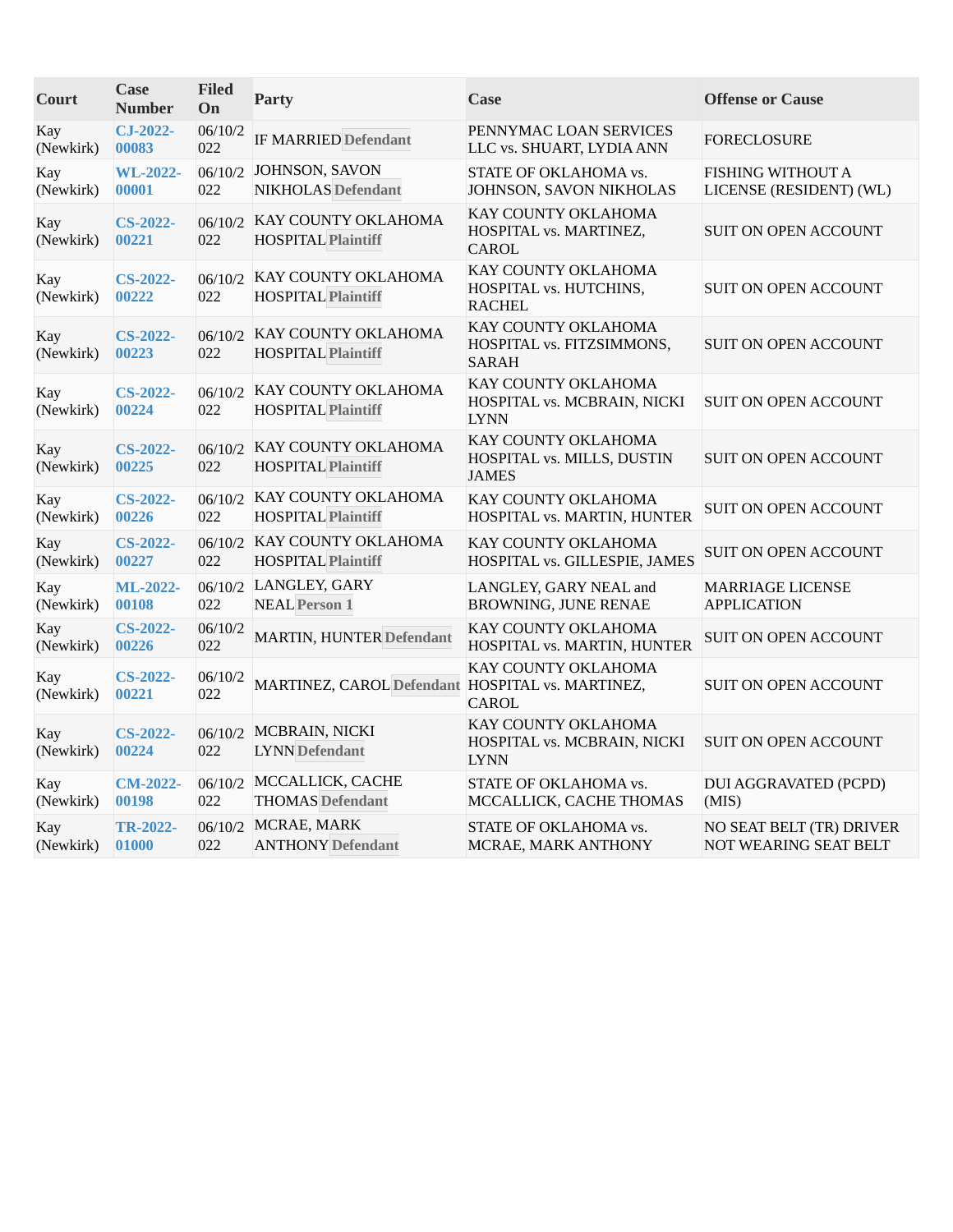| Court            | <b>Case</b><br><b>Number</b> | <b>Filed</b><br>On | Party                                                  | Case                                                                    | <b>Offense or Cause</b>                                  |
|------------------|------------------------------|--------------------|--------------------------------------------------------|-------------------------------------------------------------------------|----------------------------------------------------------|
| Kay<br>(Newkirk) | <b>CS-2022-</b><br>00225     | 06/10/2<br>022     | MILLS, DUSTIN<br><b>JAMES Defendant</b>                | KAY COUNTY OKLAHOMA<br>HOSPITAL vs. MILLS, DUSTIN<br><b>JAMES</b>       | <b>SUIT ON OPEN ACCOUNT</b>                              |
| Kay<br>(Newkirk) | <b>TR-2022-</b><br>00995     | 022                | 06/10/2 MOONEY, DARIN<br><b>DEAN</b> Defendant         | STATE OF OKLAHOMA vs.<br>MOONEY, DARIN DEAN                             | RECKLESS DRIVING 1ST<br>OFFENSE (TR)                     |
| Kay<br>(Newkirk) | <b>TR-2022-</b><br>01001     | 06/10/2<br>022     | MORGAN, STACY<br><b>LYNN</b> Defendant                 | STATE OF OKLAHOMA vs.<br>MORGAN, STACY LYNN                             | NO SEAT BELT (TR) DRIVER<br>NOT WEARING SEAT BELT        |
| Kay<br>(Newkirk) | <b>CS-2022-</b><br>00228     | 022                | 06/10/2 NORTHERN OKLAHOMA<br><b>COLLEGE Plaintiff</b>  | STATE OF OKLAHOMA vs. HILL,<br><b>CHEYENNE</b>                          | <b>SUIT ON OPEN ACCOUNT</b>                              |
| Kay<br>(Newkirk) | CJ-2022-<br>00083            | 022                | 06/10/2 OCCUPANTS OF THE<br><b>PREMISES Defendant</b>  | PENNYMAC LOAN SERVICES<br>LLC vs. SHUART, LYDIA ANN                     | <b>FORECLOSURE</b>                                       |
| Kay<br>(Newkirk) | CJ-2022-<br>00083            | 022                | 06/10/2 OKLAHOMA TAX<br><b>COMMISSION Defendant</b>    | PENNYMAC LOAN SERVICES<br>LLC vs. SHUART, LYDIA ANN                     | <b>FORECLOSURE</b>                                       |
| Kay<br>(Newkirk) | TL-2022-<br>00013            | 022                | 06/10/2 OKLAHOMA TAX<br><b>COMMISSION Plaintiff</b>    | STATE OF OKLAHOMA EX REL<br>vs. TIPPS, STARLA                           | TAX LIEN/WARRANT                                         |
| Kay<br>(Newkirk) | CJ-2022-<br>00083            | 022                | 06/10/2 PENNYMAC LOAN SERVICES<br><b>LLC</b> Plaintiff | PENNYMAC LOAN SERVICES<br>LLC vs. SHUART, LYDIA ANN                     | <b>FORECLOSURE</b>                                       |
| Kay<br>(Newkirk) | <b>TR-2022-</b><br>01002     | 022                | 06/10/2 PETERSON, JAMES<br><b>WILLIAM Defendant</b>    | STATE OF OKLAHOMA vs.<br>PETERSON, JAMES WILLIAM                        | NO SEAT BELT (TR) DRIVER<br><b>NOT WEARING SEAT BELT</b> |
| Kay<br>(Newkirk) | ML-2022-<br>00110            | 022                | 06/10/2 PLETCHER, KADY<br><b>PAIGE Person 2</b>        | RICHARDSON, JUSTIN RUSSELL MARRIAGE LICENSE<br>and PLETCHER, KADY PAIGE | <b>APPLICATION</b>                                       |
| Kay<br>(Newkirk) | <b>TR-2022-</b><br>01003     | 06/10/2<br>022     | REECE, BLAKE<br><b>MONTGOMERY Defendant</b>            | STATE OF OKLAHOMA vs.<br>REECE, BLAKE MONTGOMERY                        | NO SEAT BELT - PASSENGER<br><b>NOT WEARING SEAT BELT</b> |
| Kay<br>(Newkirk) | <b>TR-2022-</b><br>01004     | 06/10/2<br>022     | REECE, EARL GENE Defendant                             | STATE OF OKLAHOMA vs.<br>REECE, EARL GENE                               | NO SEAT BELT (TR) DRIVER<br><b>NOT WEARING SEAT BELT</b> |
| Kay<br>(Newkirk) | ML-2022-<br>00110            | 022                | 06/10/2 RICHARDSON, JUSTIN<br><b>RUSSELL Person 1</b>  | RICHARDSON, JUSTIN RUSSELL MARRIAGE LICENSE<br>and PLETCHER, KADY PAIGE | <b>APPLICATION</b>                                       |
| Kay<br>(Newkirk) | <b>TR-2022-</b><br>01005     | 06/10/2<br>022     | RYAN, VINCENT TDefendant                               | STATE OF OKLAHOMA vs.<br>RYAN, VINCENT T                                | NO SEAT BELT (TR) DRIVER<br>NOT WEARING SEAT BELT        |
| Kay<br>(Newkirk) | <b>TR-2022-</b><br>01006     | 06/10/2<br>022     | RYAN, VINCENT T Defendant                              | STATE OF OKLAHOMA vs.<br>RYAN, VINCENT T                                | FAIL TO PAY TAXES DUE<br>STATE (TR)                      |